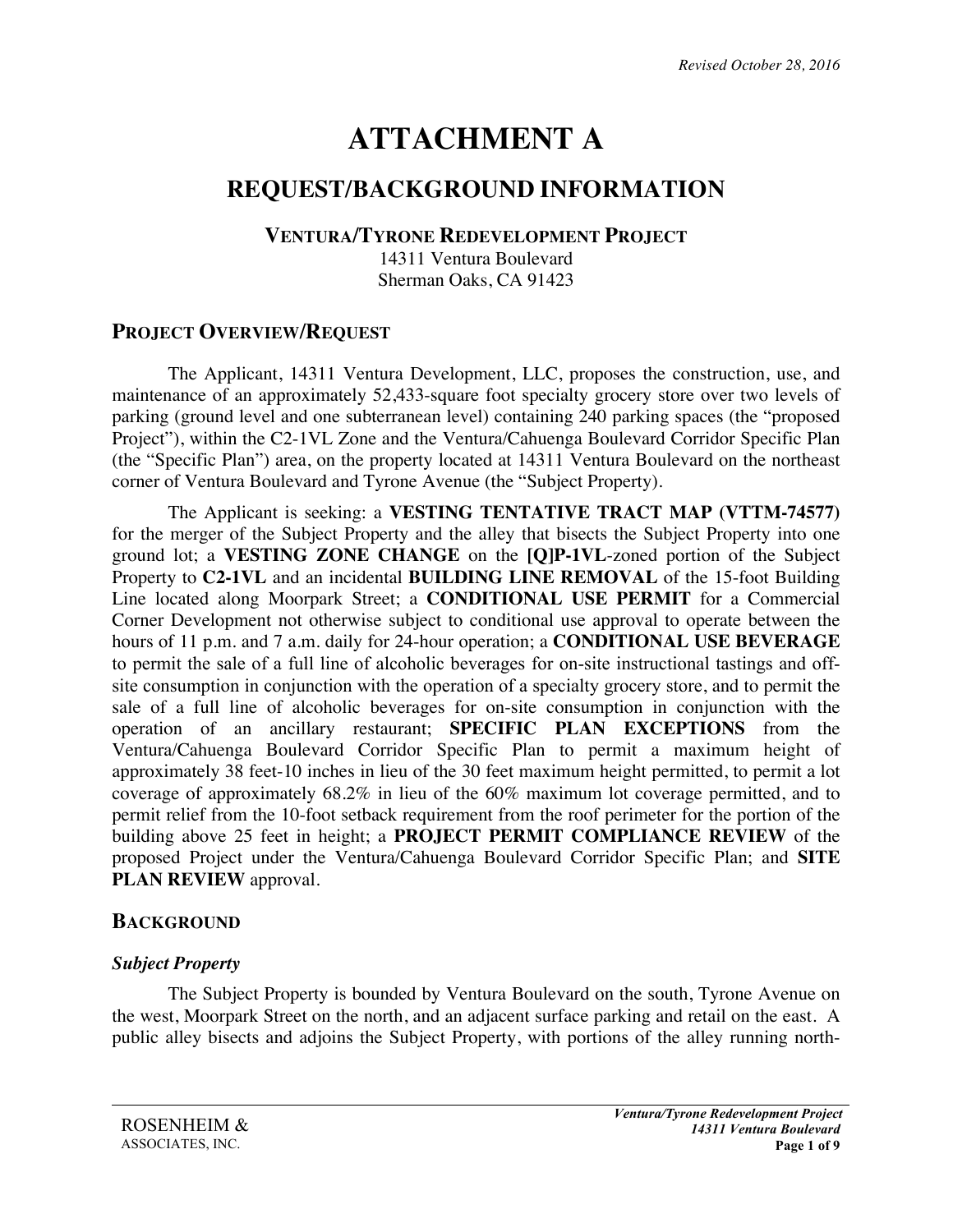south and east-west and connecting Moorpark Street to the north and Calhoun Avenue on the east. The Subject Property irregular-shaped and generally level, and encompasses a lot area of approximately 82,514 square feet (1.89 acres), before any dedications and including approximately 3,699 square feet of the adjoining public alley proposed to be merged with the Subject Property. The Subject Property has approximately 383 feet of frontage along Ventura Boulevard, and approximately 644 feet of frontage along the combined northern property lines (approximately 369 feet of frontage along Tyrone Avenue, and approximately 275 feet of frontage along Moorpark Street, east of the public alley).

The Subject Property was most recently improved with structures totaling approximately 23,680 square feet in floor area and a surface parking lot. The structures are in the process of being demolished (as approved under Case No. DIR-2016-1992-SPP) but included an approximately 6,648-square foot car wash, a 10,910-square foot collision/auto body center, a 300-square foot fast-food restaurant, and a 5,822-square foot specialty retail space. All demolition will be completed in order to allow for the construction of the proposed Project.

The Subject Property is legally described as Lot 1 of Tract 24637 and Lots 246, 268-272 inclusive of, and Lot FR 273 of, Tract 9275. The Subject Property is zoned C2-1VL and [Q]P-1VL, as shown in **Figure 1** below, and is located within the Sherman Oaks – Studio City – Toluca Lake – Cahuenga Pass Community Plan with a General Plan Land Use designation of General Commercial. The Specific Plan designates the Subject Property as Neighborhood and General Commercial, and identifies the Subject Property as being located within a Pedestrian Development District.



**FIGURE 1 - SUBJECT PROPERTY (WITH ZONING)**

*Source: ZIMAS*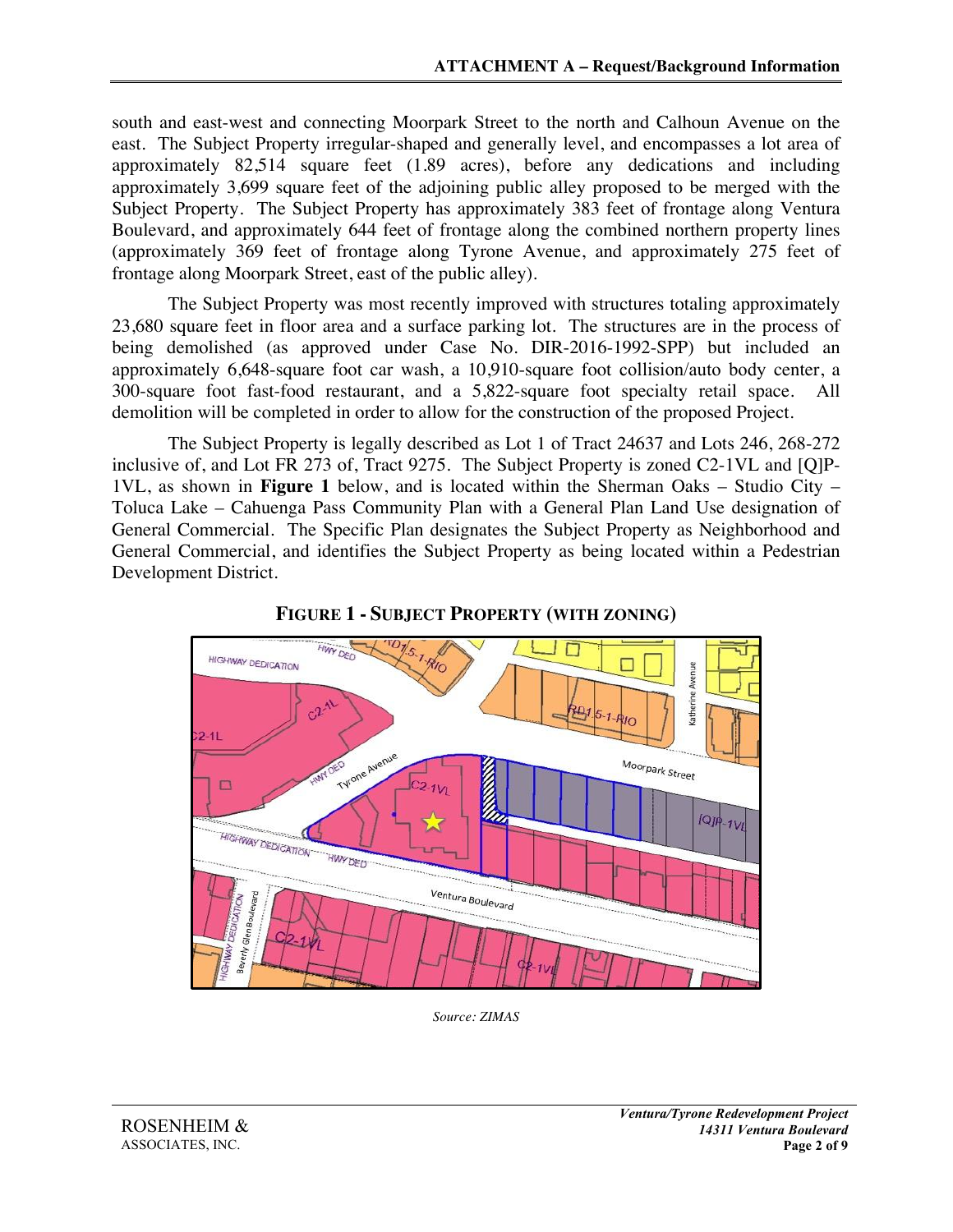#### *Project Description*

The proposed Project is the construction of a podium-style specialty grocery store with approximately 52,433-square feet of floor area, which includes approximately 5,328 square feet of associated restaurant floor area. The proposed grocery store will reach a maximum height of approximately 38 feet-10 inches, and will be constructed over 240 parking spaces provided on the ground floor parking level and one level of subterranean parking. Due to the irregular shape of the Subject Property, the Applicant is requesting the merger of the Subject Property and the portions of the public alley that bisect the Subject Property (as shown in **Figure 1** above) into one lot, in addition to the other discretionary actions summarized on Page 1, to physically allow for the construction of the proposed Project.

**Table 1** below details the development summary for proposed Project. As can be seen in this summary, the proposed Project will substantially comply with the provisions of the LAMC and Specific Plan, with the exception of the requested deviations from the Specific Plan that are part of the instant application.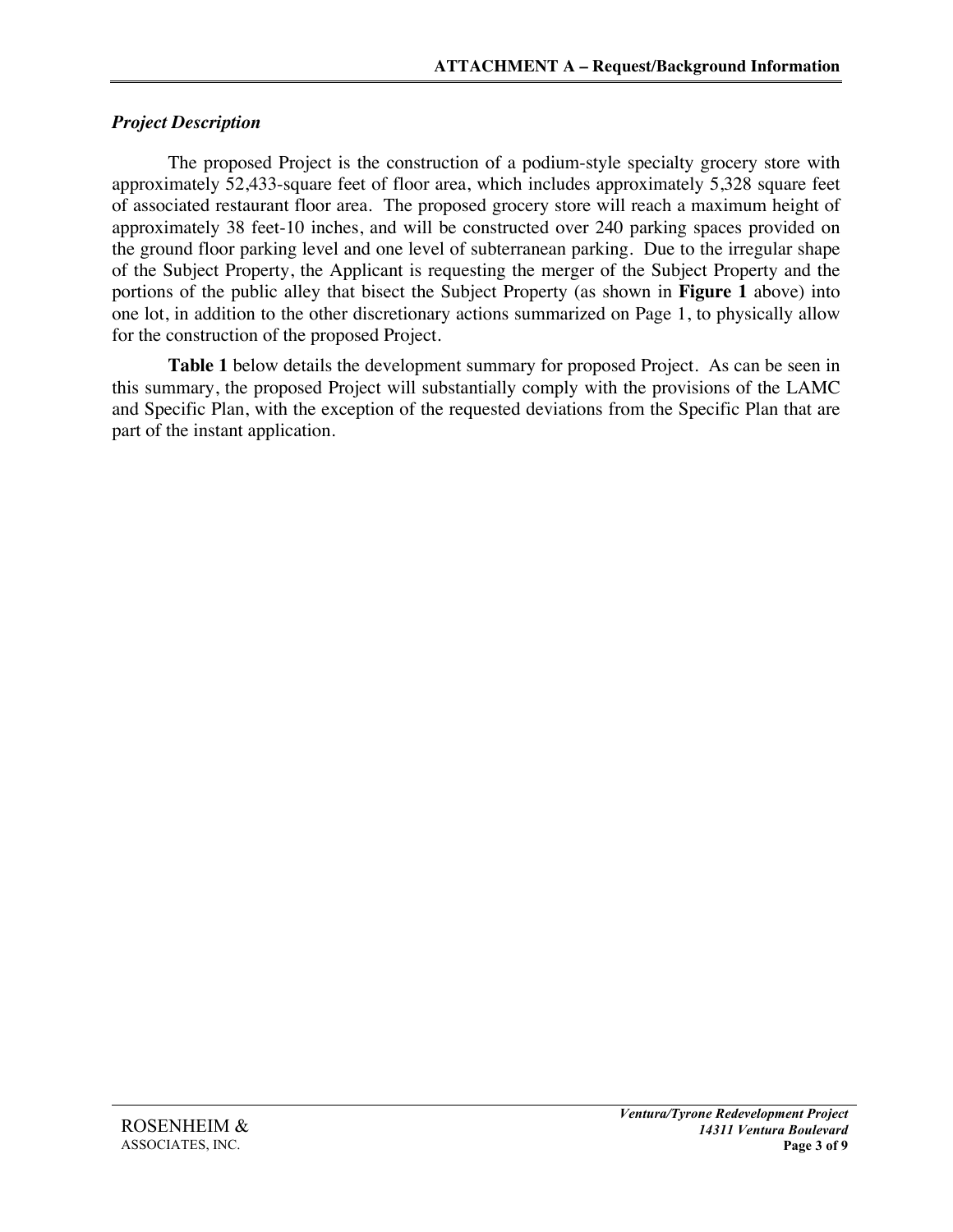| <b>Floor Area</b>                                                   |                         |
|---------------------------------------------------------------------|-------------------------|
| <b>Grocery Store</b>                                                |                         |
| Sales Floor                                                         | 32,587 SF               |
| <b>Back of House</b>                                                | 14,518 SF               |
| Restaurant (Indoor)                                                 | 3,491 SF                |
| <b>Restaurant (Outdoor Seating)</b>                                 | 1,837 SF                |
| <b>Total Floor Area</b>                                             | 52,433 SF               |
| <b>Floor Area Ratio (FAR)</b>                                       |                         |
| Permitted                                                           | 1:1                     |
| Proposed                                                            | 0.66:1                  |
| <b>Lot Coverage</b>                                                 |                         |
| Permitted                                                           | 60%                     |
| Proposed                                                            | 68.2%                   |
| <b>Building Height</b>                                              |                         |
| Permitted                                                           | 30'                     |
| Proposed                                                            | $38' - 10'$             |
| <b>Setbacks</b>                                                     |                         |
| <b>Front Yard (Ventura and Moorpark)</b>                            |                         |
| Required                                                            | 18"                     |
| Provided                                                            | $4^{\circ} - 6^{\circ}$ |
| <b>Side Yard (Tyrone)</b>                                           |                         |
| Required                                                            | 18"                     |
| Provided                                                            | 18"                     |
| <b>Rear Yard</b>                                                    |                         |
| Required                                                            | N/A                     |
| Provided                                                            | N/A                     |
| <b>Parking</b>                                                      |                         |
| Required                                                            |                         |
| Grocery Store (1 per 250 SF)                                        | 188 spaces              |
| Restaurant (1 per 100 SF)                                           | 53 spaces               |
| Subtotal                                                            | 241 spaces              |
| <b>Bicycle Parking Replacement Reduction</b>                        | -13 spaces              |
| <b>Total Required</b>                                               | 228 spaces              |
| <b>Total Provided</b>                                               | 240 spaces              |
| <b>Bicycle Parking</b>                                              |                         |
| Required Long Term                                                  | 26 spaces               |
| <b>Required Short Term</b>                                          | 26 spaces               |
| Provided Long Term                                                  | 26 spaces               |
| Provided Short Term                                                 | 26 spaces               |
| Source: Heights Venture Architects, MBH, and Evergreen Design Group |                         |

**TABLE 1 - PROPOSED PROJECT DEVELOPMENT SUMMARY**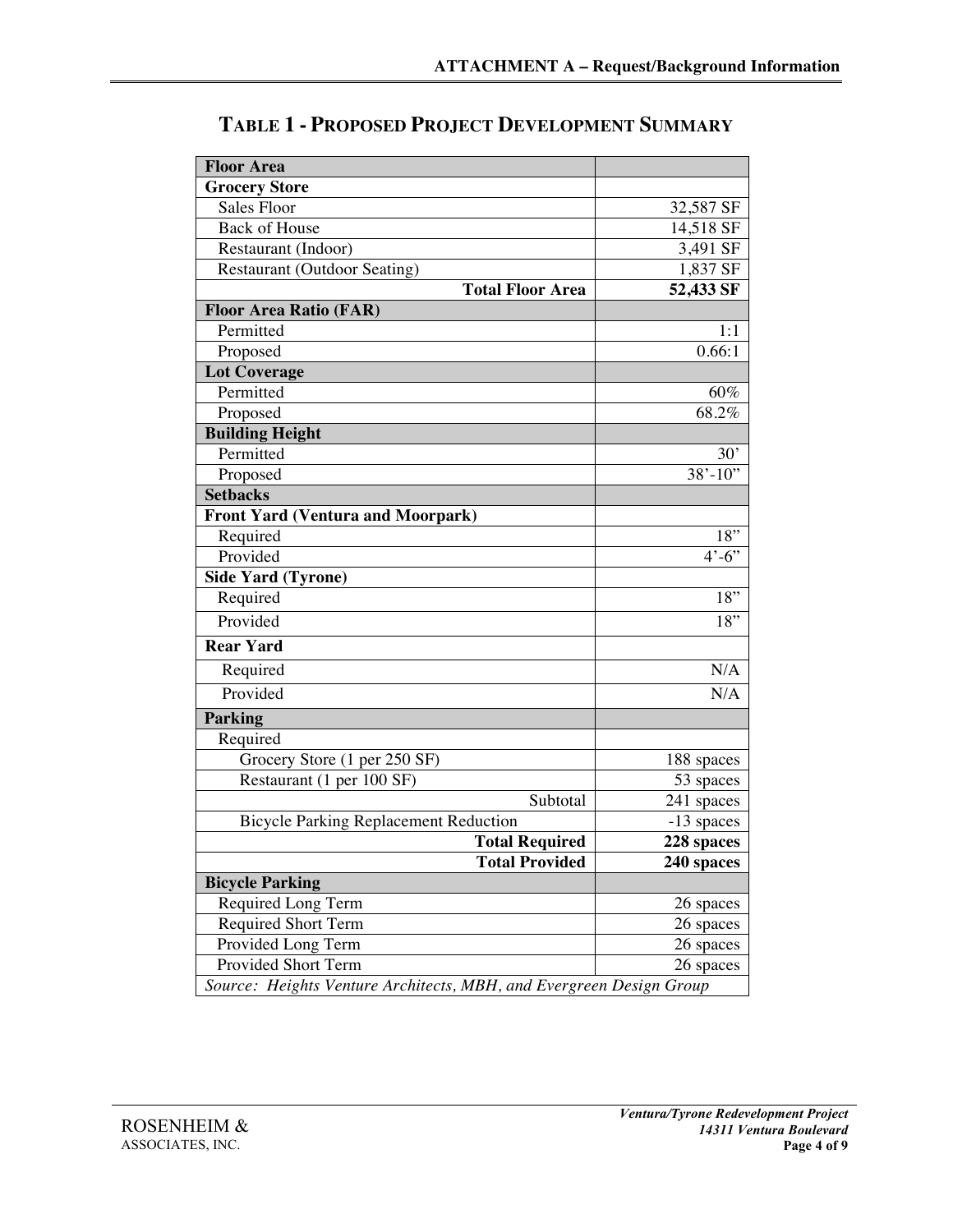As can be seen in the table above, the proposed Project will provide a total of 240 parking spaces, with a surplus of 12 parking spaces. Vehicular ingress and egress to the Subject Property will be provided by a 30-foot wide driveway located on the Ventura Boulevard frontage and by a 30-foot wide driveway located on the Moorpark Street frontage. As shown in the plans, secondary vehicular access will continue to be provided from the existing public alley that runs from Calhoun Avenue to Moorpark Street. The portion of the alley that bisects the Subject Property is proposed to be merged with the Subject Property and relocated as a private alley or easement for public access purposes, to provide continued connection from Calhoun Avenue to Moorpark Street. On-site circulation will be continuous, with all access driveways on the ground floor providing access to the surface parking area as well as connected to the circular ramp that provides access to subterranean level parking.

The loading area will be accessed through a 30-foot wide driveway off of Moorpark Street that will lead to a fully enclosed dock area within the ground floor of the northernmost portion of the building. As shown on the enclosed Ground Floor Plan (Sheet A1.2) and insisted upon by the Los Angeles Department of Transportation, all truck maneuvers will occur within the Subject Property boundaries, and will not disrupt the flow of traffic on the public streets.

Pedestrian access will be provided through the primary entrance in the lobby on Ventura Boulevard, where patrons will be able to utilize escalators and shopping cart conveyors to access the grocery store on the second floor above. The main entrance will be distinguished by the glass facade along its entire length, and will be easily accessible to pedestrians from Ventura Boulevard. In addition, there will be a secondary pedestrian access point on Ventura Boulevard, east of the main lobby. As can be seen in the enclosed Conceptual Landscape Plan (Sheet LP1.0), the proposed Project will improve the pedestrian experience around the Subject Property with a total of 38 trees, including new trees on-site as well as existing trees to remain and new trees proposed within the public right-of-way along the sidewalk, and through a 9-foot landscape buffer around the perimeter of the ground floor parking area.

#### *Surrounding Properties1*

The properties surrounding the Subject Property are characterized by generally level topography and improved streets. Surrounding uses include commercial, retail and residential uses located within and outside of the Specific Plan area, as further described below.

The property opposite the Subject Property to the west on Tyrone Avenue is located within the C2-1L Zone, and is designated as Community Commercial by the Specific Plan. It is currently improved with a one to two-story building occupied by a car sales and service center, known as Casa de Cadillac, and an associated surface parking lot.

The properties opposite the Subject Property to the south on Ventura Boulevard are located within the C2-1VL Zone, and are designated as Neighborhood and General Commercial by the Specific Plan. The properties are currently improved with a two-story commercial shopping center occupied by restaurant, professional services, and general retail uses, a two-story office building, and a one-story commercial space occupied by commercial service uses.

<sup>&</sup>lt;sup>1</sup> Source: ZIMAS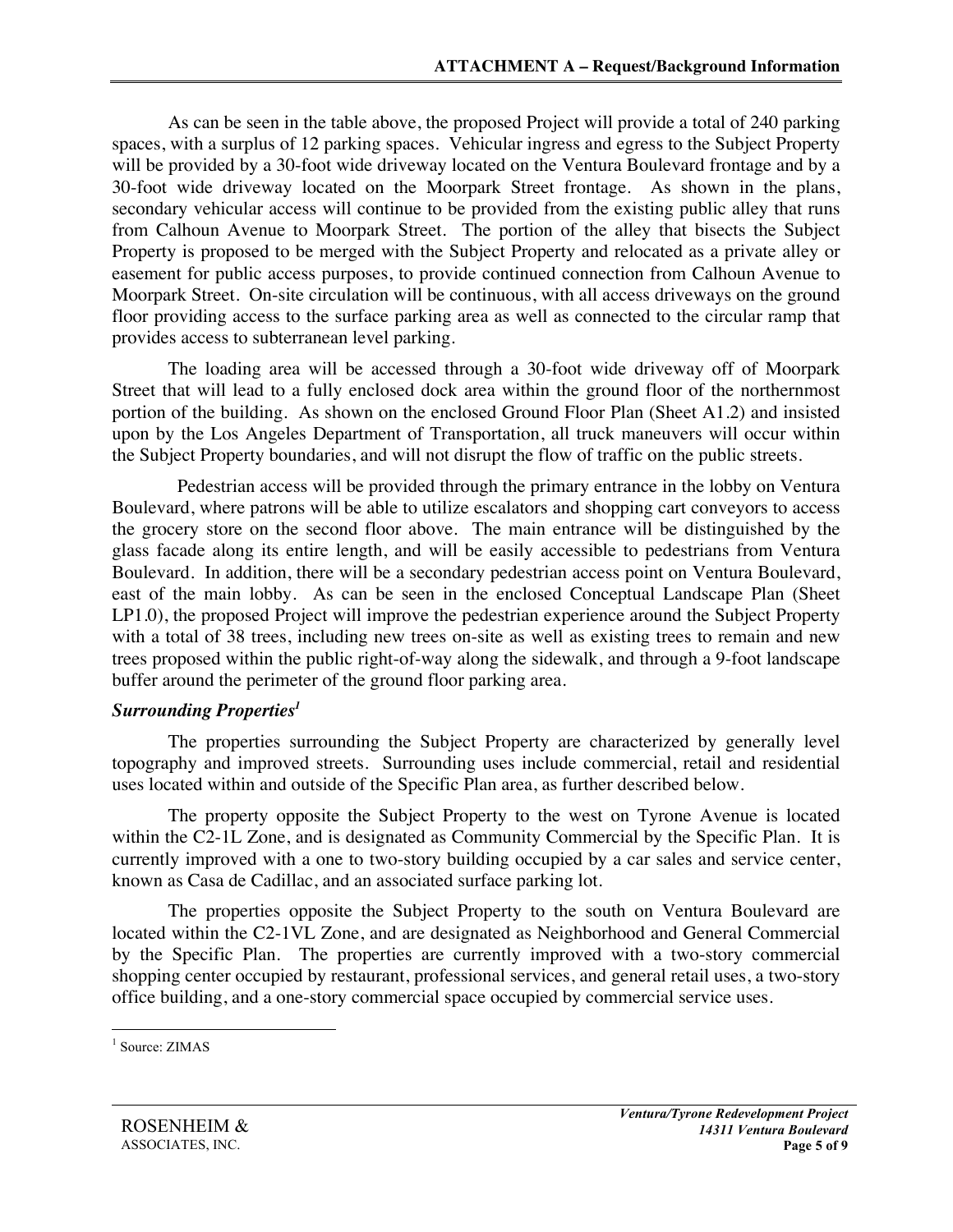The properties adjoining the Subject Property on the east and across the public alley to the south are located within the C2-1VL and [Q]P-1VL Zones, and are designated Neighborhood and General Commercial by the Specific Plan. They are currently improved with one to twostory commercial structures, occupied by specialty retail and service uses, and surface parking.

The properties opposite the Subject Property to the north on Moorpark Street are located within the RD1.5-1-RIO Zone, and are not located within the Specific Plan area. They are currently improved with a one to two-story building occupied by the Los Angeles Public Library, Sherman Oaks Branch, and an associated surface parking lot. Across Moorpark Street to the northwest is a 3-story multifamily residential building, also located in the RD1.5-1-RIO Zone.

#### **STREETS AND CIRCULATION**

Ventura Boulevard adjoins the Subject Property to the south, and is designated a Boulevard II by the Mobility Plan 2035. The portion of the street abutting the Subject Property is dedicated to approximately 100 feet in width, and is improved with a concrete curb, gutter, and sidewalk.

Tyrone Avenue adjoins the Subject Property to the west, and is designated an Avenue II by the Mobility Plan 2035. The portion of the street abutting the Subject Property is dedicated to approximately 80 feet in width, and is improved with a concrete curb, gutter, and sidewalk.

Moorpark Street adjoins the Subject Property to the north, and is designated an Avenue II by the Mobility Plan 2035. The portion of the street abutting the Subject Property is dedicated to approximately 80 feet in width, and is improved with a concrete curb.

An alley bisects and adjoins the Subject Property, and is dedicated to approximately 20 feet in width for the portions that run east-west, and approximately 25 feet in width for the portion that runs north-south.

#### **PUBLIC TRANSPORTATION OPPORTUNITIES**

The following public transportation opportunities/bus stops are located within an approximately 1,500-foot radius of the Subject Property:

Metro Local Line  $155$  – To the northwest of the Subject Property on the south side of Moorpark Street, near the intersection of Moorpark Street and Sylmar Avenue, is a bus stop serviced by Metro Line 155, which provides services to and from Sherman Oaks, Valley Village, Studio City and Burbank.

Metro Local Line 233 – To the northwest of the Subject Property on the south side of Moorpark Street, near the intersection of Moorpark Street and Sylmar Avenue, and to the west of the Subject Property on both sides of Ventura Boulevard, near the intersection of Ventura Boulevard and Van Nuys Boulevard, are bus stops serviced by Metro Local Line 233, which provides services to and from Lakeview Terrace, Pacoima, Panorama City, Van Nuys and Sherman Oaks.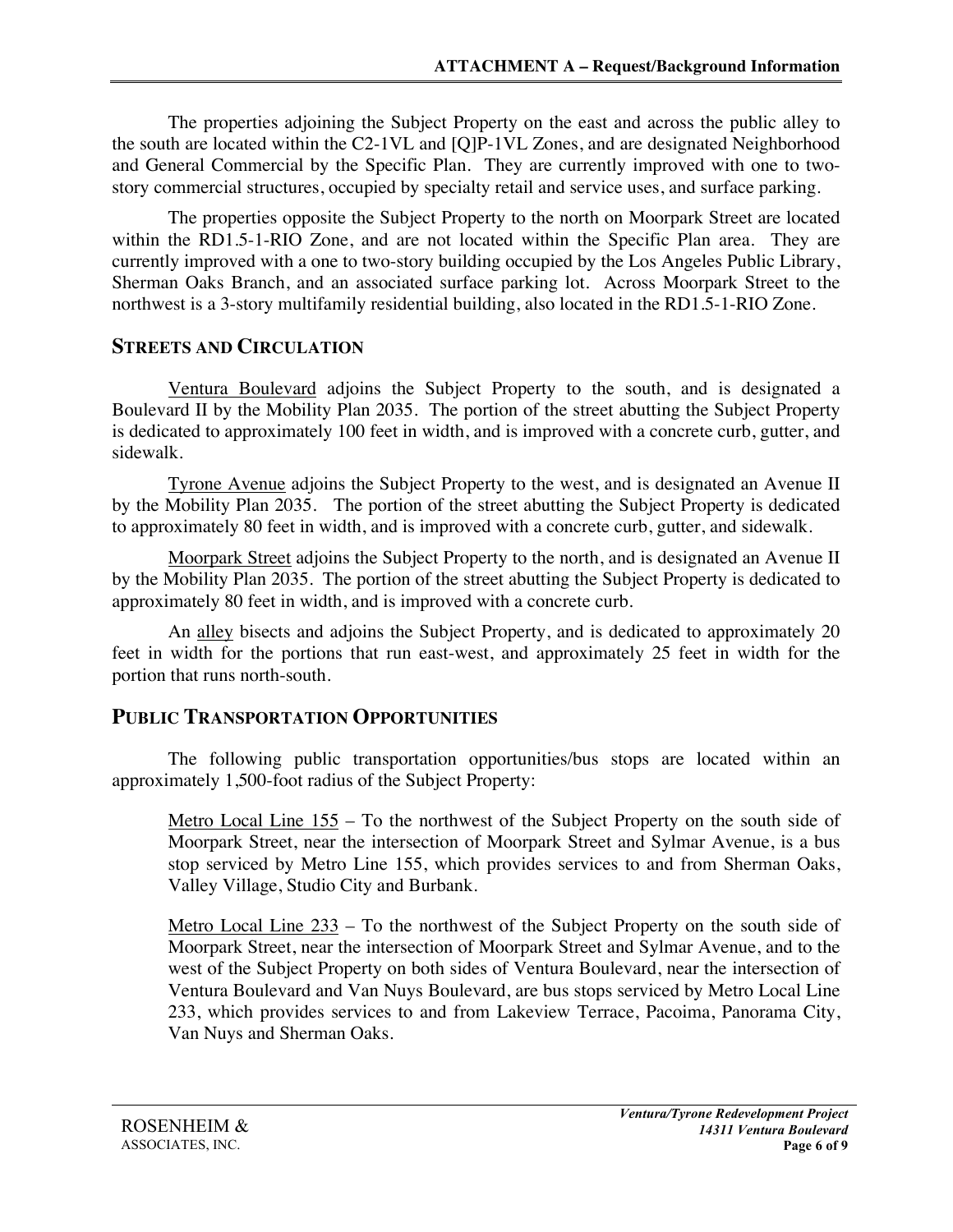Metro Rapid Line 750 – To the west of the Subject Property on both sides of Ventura Boulevard, near the intersection of Ventura Boulevard and Van Nuys Boulevard, are bus stops serviced by Metro Rapid Line 750, which provides services to and from Warner Center, Tarzana, Sherman Oaks and Studio City.

Metro Rapid Line 744 – To the west of the Subject Property on the north side of Ventura Boulevard, near the intersection of Ventura Boulevard and Van Nuys Boulevard, is a bus stop serviced by Metro Rapid Line 744, which provides service to and from Pacoima, Panorama City, Van Nuys, Tarzana, Reseda and Northridge.

Metro Local Line 150/240 – At the southeast corner of the intersection of Ventura Boulevard and Beverly Glen Boulevard to the south of the Subject Property is a bus stop serviced by Metro Line 150/240, which provides services to and from Canoga Park, Woodland Hills, Northridge, Reseda, Tarzana, Encino, Sherman Oaks and Studio City.

Metro Local Line 158 – At the northeast corner of the intersection of Hazeltine Avenue and Ventura Boulevard to the east of the Subject Property is a bus stop serviced by Metro Line 158, which provides services to and from Chatsworth, Northridge, Granada Hills, Arleta, Panorama City, Valley Glen and Sherman Oaks.

Van Nuys/Studio City DASH Bus Line – To the northeast of the Subject Property on both sides of the intersection of Hazeltine Avenue and Milbank Street, are bus stops serviced by the Van Nuys/Studio City DASH Line, which provides services to Studio City, Sherman Oaks, Valley Village and Van Nuys, and with connections to the Metro Orange Line Van Nuys Station.

## **ZONING HISTORY**

The City's Zoning Information and Map Access System (ZIMAS) lists the following zoning-related actions as pertaining to the Subject Property:

#### *Planning Cases*

DIR-2016-1992-SPP – On June 28, 2016, the Director of Planning conditionally approved a Project Permit Compliance Review to permit the grading and remediation of contaminated ground soil, with the removal and replacement of approximately 1,200 cubic yards of soil, and demolition of the previous gas station canopy and four structures on the Subject Property.

CPC-2008-3125-CA – Established the River Improvement Overlay (RIO) Supplemental Use District as a new district for vicinities near rivers and tributaries.

DIR-2002-5873-SPP – The Planning Director approved a Specific Plan Project Permit Compliance for the installation of three new wall signs to serve as identification for the current business tenant.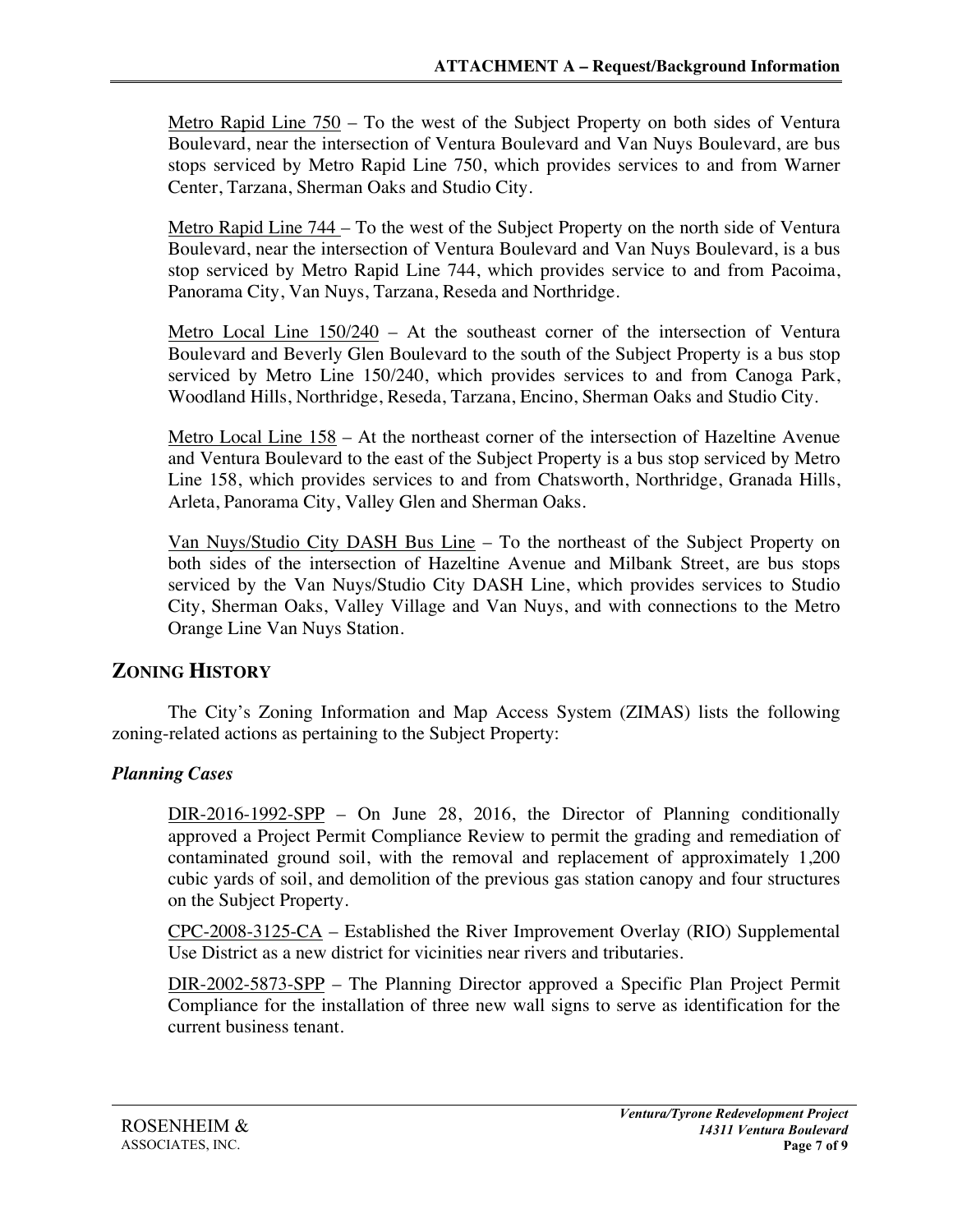CPC-1999-1-SP – The Los Angeles City Planning Commission approved amendments to the Ventura/Cahuenga Boulevard Corridor Specific Plan resulting in the adoption of City Ordinance No. 174,052.

CPC-1985-382 – The Los Angeles City Planning Commission approved the establishment of the Ventura/Cahuenga Boulevard Specific Plan resulting in adoption of City Ordinance No. 166,560.

CPC-1985-381 – The Los Angeles City Planning Commission approved amendments to the Ventura/Cahuenga Boulevard Specific Plan resulting in adoption of City Ordinance No. 171,240.

CPC-1980-29224 – The Los Angeles City Planning Commission approved a Height District limitation on several properties in the Sherman Oaks Community Plan Area, including the Subject Property, resulting in the adoption of City Ordinance No. 156,378.

#### *Ordinances*

Ordinance No. 174,052 – Effective August 18, 2001, this ordinance amended the Ventura/Cahuenga Boulevard Corridor Specific Plan including expansion of pedestrian oriented areas and designation of the Regionally Impacted Area, Pedestrian Development District and Use Restricted Area as well as the adoption and implementation of community streetscape plans.

Ordinance No. 171,240 – Effective September 25, 1996, this ordinance amended the Ventura/Cahuenga Boulevard Corridor Specific Plan including changes to the unit measure for the Project Impact Free from trips to floor area.

Ordinance No. 166,560 – Effective February 16, 1991, this ordinance established the Ventura/Cahuenga Boulevard Corridor Specific Plan.

Ordinance No. 156,378 – Effective February 12, 1982, this ordinance established the Height District for several properties within the Sherman Oaks Community Plan Area, including the Subject Property, which was designated within Height District 1-VL.

Ordinance No. 59,574 – On November 30, 1927, the City Council adopted this ordinance, establishing a setback line on Ventura Boulevard between Lankershim Boulevard and the westerly City limits.

## *Cases Specific to the Subject Property Lots Zoned [Q]P-1VL*

Ordinance No. 164,742 (SA13) - Effective May 27, 1989, the [Q]P-1VL Zone on a portion of the Subject Property is limited to the uses existing upon the effective date of this ordinance and non-required parking.

Ordinance No. 97,921 – Approved April 2, 1951, this ordinance established a building line on both sides of Moorpark Street, from Moorpark Way to Tyrone Avenue, in the